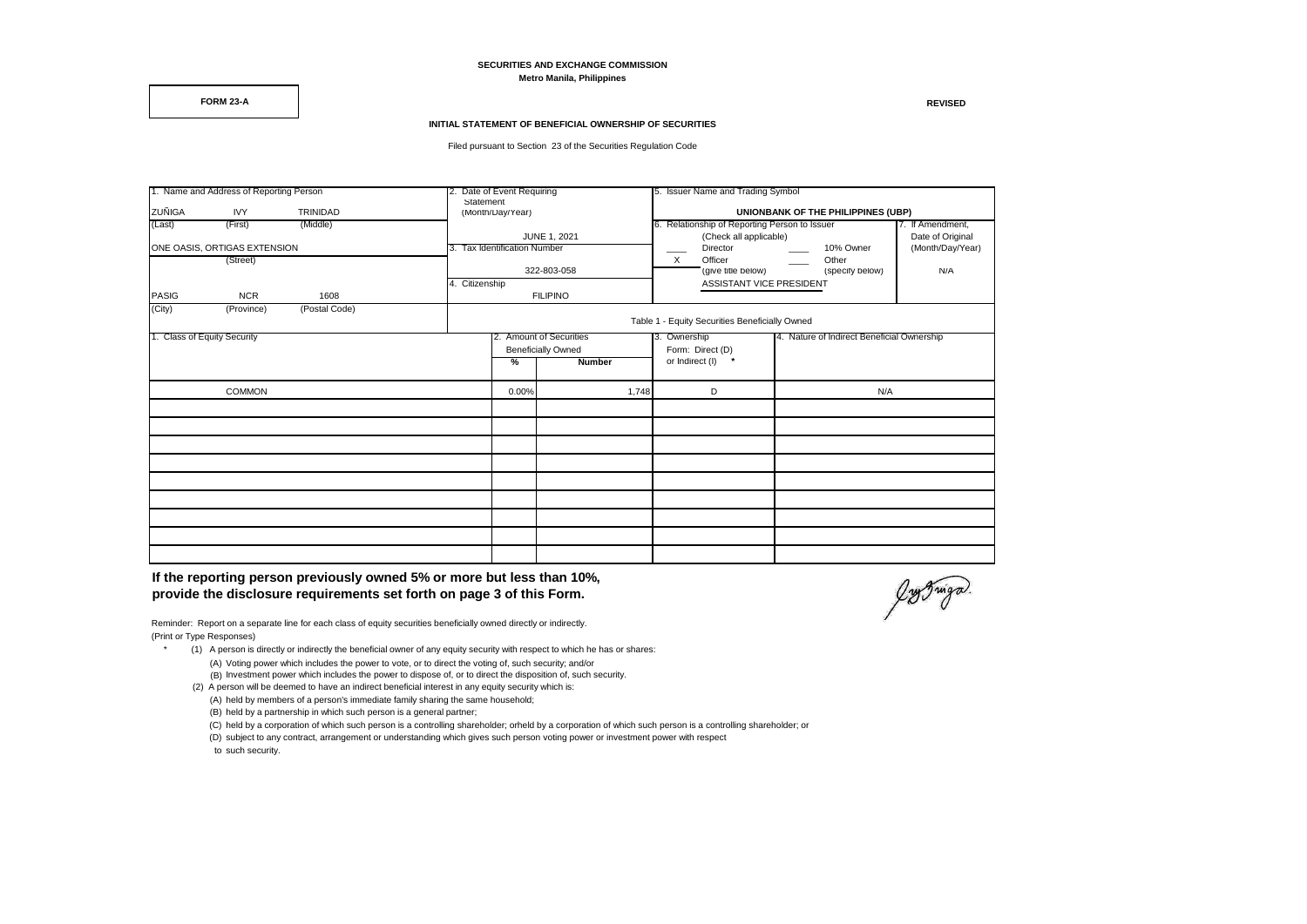| 1. Derivative Security | 2. Date Exercisable<br>and Expiration Date<br>(Month/Day/Year) |                    | 3. Title and Amount of Equity Securities<br>Underlying the Derivative Security |                                  | 4. Conversion<br>or Exercise<br>Price of<br>Derivative | 5. Ownership<br>Form of<br>Derivative<br>Security | 6. Nature of Indirect<br><b>Beneficial Ownership</b> |
|------------------------|----------------------------------------------------------------|--------------------|--------------------------------------------------------------------------------|----------------------------------|--------------------------------------------------------|---------------------------------------------------|------------------------------------------------------|
|                        | Date<br>Exercisable                                            | Expiration<br>Date | Title                                                                          | Amount or<br>Number of<br>Shares | Security                                               | Direct (D) or<br>Indirect (I) *                   |                                                      |
| N/A                    | N/A                                                            | N/A                | N/A                                                                            | N/A                              | N/A                                                    | N/A                                               | N/A                                                  |
|                        |                                                                |                    |                                                                                |                                  |                                                        |                                                   |                                                      |
|                        |                                                                |                    |                                                                                |                                  |                                                        |                                                   |                                                      |
|                        |                                                                |                    |                                                                                |                                  |                                                        |                                                   |                                                      |
|                        |                                                                |                    |                                                                                |                                  |                                                        |                                                   |                                                      |
|                        |                                                                | 01-Jun-21          |                                                                                |                                  |                                                        |                                                   |                                                      |
|                        |                                                                |                    |                                                                                |                                  |                                                        |                                                   |                                                      |
|                        |                                                                |                    |                                                                                |                                  |                                                        |                                                   |                                                      |
|                        |                                                                |                    |                                                                                |                                  |                                                        |                                                   |                                                      |
|                        |                                                                |                    |                                                                                |                                  |                                                        |                                                   |                                                      |
|                        |                                                                |                    |                                                                                |                                  |                                                        |                                                   |                                                      |
|                        |                                                                |                    |                                                                                |                                  |                                                        |                                                   |                                                      |
| .                      |                                                                |                    |                                                                                |                                  |                                                        |                                                   | $\sim$                                               |

# **FORM 23-A** (continued) Table II - Derivative Securities Beneficially Owned (e.g., warrants, options, convertible securities)

Explanation of Responses:

Juggniga.

Page 2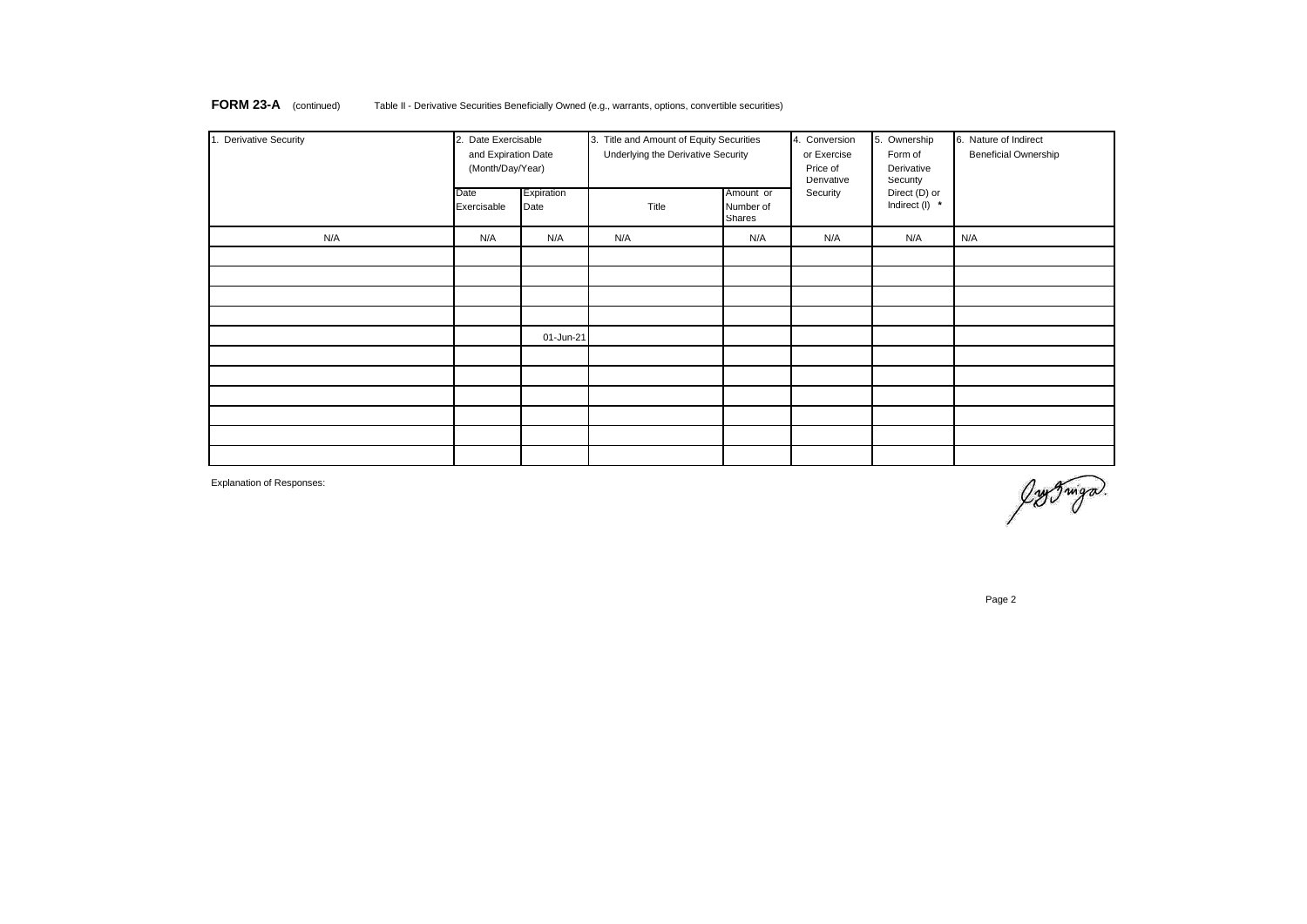# **FOR REPORTING PERSONS WHO PREVIOUSLY OWNED 5% OR MORE BUT LESS THAN 10% DISCLOSURE REQUIREMENTS**

#### **Item 1. Security and Issuer**

State the title of the class of equity securities to which this Form relates and the name and address of the principal executive offices of the issuer of such securities.

### **Item 2. Identity and Background**

If the person filing this Form is a corporation, partnership, syndicate or other group of persons, state its name, the province, country or other place of its organization, its principal business, the address of its principal office and the information required by (d) and (e) of this Item. If the person filing this statement is a natural person, provide the information specified in (a) through (f) of this Item with respect to such person(s).

- a. Name;
- b. Residence or business address;
- c. Present principal occupation or employment and the name, principal business and address of any corporation or other organization in which such employment is conducted;
- d. Whether or not, during the last five years, such person has been convicted in a criminal proceeding (excluding traffic violations or similar misdemeanors) and, if so, give the dates, nature of conviction, name and location of court, any penalty imposed, or other disposition of the case;
- e. Whether or not, during the last five years, such person was a party to a civil proceeding of a judicial or administrative body of competent jurisdiction, domestic or foreign, and as a result of such proceeding was or is subject to any order, judgment or decree, not subsequently reversed, suspended or vacated, permanently or temporarily enjoining, barring, suspending or otherwise limiting involvement in any type of business, securities, commodities or banking; and
- f. Citizenship.

### **Item 3. Purpose of Transaction**

State the purpose or purposes of the acquisition of securities of the issuer. Describe any plans or proposals which the reporting persons may have which relate to or would result in:

- a. The acquisition by any person of additional securities of the issuer, or the disposition of securities of the issuer;
- b. An extraordinary corporate transaction, such as a merger, reorganization or liquidation, involving the issuer or any of its subsidiaries;
- c. A sale or transfer of a material amount of assets of the issuer or of any of its subsidiaries;
- d. Any change in the present board of directors or management of the issuer, including any plans or proposals to change the number or term of directors or to fill any existing vacancies on the board;
- e. Any material change in the present capitalization or dividend policy of the issuer;
- f. Any other material change in the issuer's business or corporate structure;
- g. Changes in the issuer's charter, bylaws or instruments corresponding thereto or other actions which may impede the acquisition of control of the issuer by any person;
- h. Causing a class of securities of the issuer to be delisted from a securities exchange;
- i. Any action similar to any of those enumerated above.

## **Item 4. Interest in Securities of the Issuer**

- a. State the aggregate number and percentage of the class of securities identified pursuant to Item 1 beneficially owned (identifying those shares which there is a right to acquire within thirty (30) days from the date of this report) by each person named in Item 2. The abovementioned information should also be furnished with respect to persons who, together with any of the persons named in Item 2, comprise a group.
- b. For each person named in response to paragraph (a), indicate the number of shares as to which there is sole power to vote or to direct the vote, shared power to vote or to direct the vote, sole or shared power to dispose or to direct the disposition. Provide the applicable information required by Item 2 with respect to gach person with whom the power to vote or to direct the vote or to dispose or direct the disposition is shared.